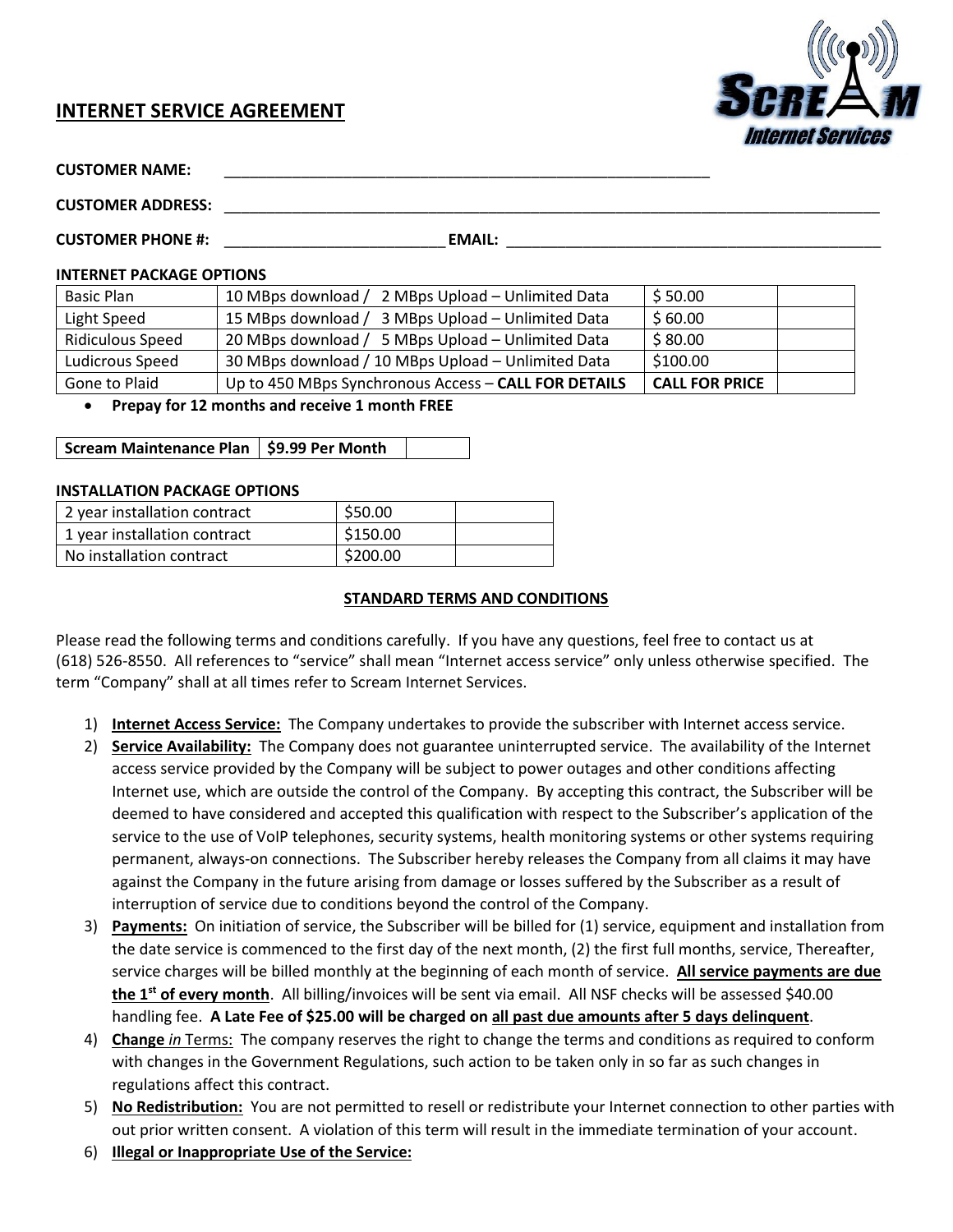- a) Any internet activity, which references back to the Company or its services in a damaging manner, will result in suspension or termination of account(s). Illegal Internet activity using or referencing to the Company or an account or services provided by the Company will result in immediate termination, possible prosecution, and assessment of legal fees accrued.
- b) Subscribers are responsible for the content of messages sent from their account, whether sent as mail or as electronic postings.
- c) Subscribers shall not use their account to create or distribute any images, sounds, messages or other material which are or may be considered in law to be obscene, pornographic, harassing, racist, malicious, fraudulent or libelous, nor use the account for any activity that may be considered unethical, immoral, illegal or against the public interest.
- d) Subscribers shall not intentionally seek information about, browse for, obtain copies of or modify files, passwords, tapes or any electronically or digitally formatted or stored information belonging to other individuals, businesses or corporations, no matter where they are located, unless specifically authorized to do so by the owners of or persons having control over such information.
- e) Subscribers shall not attempt to decrypt any encrypted material unless authorized to do so.
- f) The use of your account to send out any bulk and or unsolicited e-mail, commercial or otherwise (spamming), is strictly prohibited. Bulk e-mail (spamming) is defined as identical or similar e-mail messages sent to 25 or more recipients where the recipient has not specifically requested such email. Any violation of this policy may result in the immediate termination of your account, at the sole discretion of the Company If you violate this spamming policy, you will be assessed the following fines and penalties, which you hereby agree to pay:
	- i. First offense: \$100.00
	- ii. Second offense: \$500.00 and automatic termination
- g) The posting of any advertisement or other commercial solicitation to any newsgroup is prohibited. Posting to any newsgroup in contravention of the newsgroup charter is prohibited. The Company reserves the right to determine whether a post constitutes a prohibited act. The posting of a single article or substantially similar articles to an excessive number of newsgroups or mailing lists, or continued posting of articles that are off-topic is strictly prohibited. A posting will be considered offtopic when it provokes complaints from the regular readers of the newsgroup or is deemed so by the Company.
- h) Impersonating another Subscriber or otherwise falsifying one's Subscriber name in e-mail or any post to any newsgroup or mailing list is strictly prohibited.
- i) A violation of any term in this section will result in the immediate termination of your service.
- 7) **Remedies and Penalties:** The actions the Company takes may include account suspension or termination. The Company does not issue any credits for accounts canceled due to breach by the subscriber of any term or condition of this contract. The Company reserves the right to refuse service to anyone at any time for any reason. In addition to any other fees and penalties that may be assessed by the Company, as provided herein, you shall be held liable for any and all costs incurred by the Company as a result of your violation of any terms and conditions of this Agreement. This includes, but is not limited to, attorney's' fees and costs resulting from Postmaster responses to complaints from and the cleanup of unsolicited commercial mailings and/or unauthorized bulk mailings and/or news server violations. The Company's current hourly rate for Postmaster responses to complaints and cleanup of unsolicited commercial mailings and/or unauthorized bulk mailings and/or news server violations is \$150 per hour, with a minimum one (1) hour charge, plus \$1 for each bulk-email or Use net message sent, plus \$1 per complaint received. These rates are subject to change at any time without notification.
- 8) **Common Use Policy:** The Subscriber agrees that the personnel of the Company and its sub-contractors (together recognized as the "Service Providers") will be allowed at their sole discretion to install, upgrade, repair and maintain the radio transmission equipment (the "Equipment") to: a) provide service to the Subscriber; and b)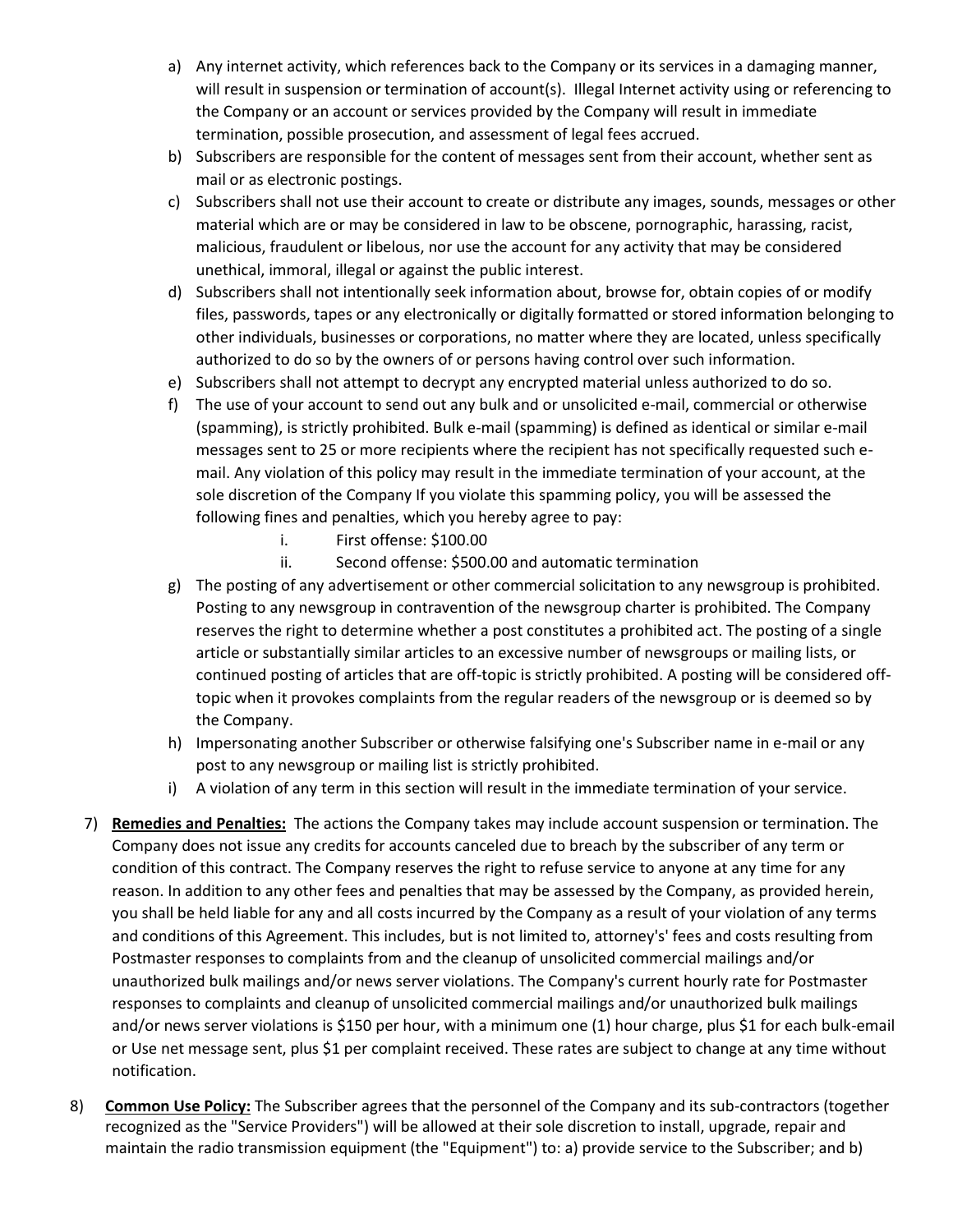operate the network (including without limitation the Equipment at the Subscriber's premises) for the benefit of, and to provide services to, all Subscribers. The Subscriber specifically agrees to:

- a) Provide space sufficient to install the Equipment on its buildings, structures or towers (the "Facilities")
- b) Allow the Service Provider free access to the Facilities over the internal road system located on the remainder of the Subscriber's property from a public road abutting the Subscriber's property.
- c) Allow the Service Provider to access outdoor Equipment at all times.
- d) Where applicable, provide access to the interior of the Facilities during regular hours of operation for the Service Provider to maintain the Equipment, its power and network connections.
- e) Provide reasonable care and protection for the Equipment
- f) Prevent anyone from moving, altering or modifying the Equipment, its installation and configurations.
- 9) **Effective Date:** This Agreement is effective upon the date it is executed by both parties, whether or not the subscriber uses the Company's services, and continues in full force and effect until service terminated by either party. If either party terminates this Agreement, you are still responsible for any charges on your account.
- 10) **Termination:** If at any time during the term of this contract you fail to abide by all or any of the terms and conditions in this. If service is cancelled before the 1 year or 2-year contract agreement the customer shall pay a \$250.00 fee. Service will be temporarily disconnected if the subscriber fails to pay their monthly invoice after 15 days of the invoice being due. If the subscriber fails to pay the balance of their account after 3 months, the contract will automatically be forfeited, and the subscriber will pay a \$250 termination fee along with the remainder of their contract.
- 11) **Renewal:** All contracts will be automatically renewed at the expiry of the term for a further term of the same length unless canceled in writing by the subscriber. Notice of cancellation in respect of contracts having a term of 12 months or longer must be received by Scream Internet Services no later than 30 days prior to expiry of the term. The Company reserves the right to refuse to renew this contract upon the expiry of any term or renewal term and the right to renew a contract on altered terms on notice in writing to the subscriber delivered no later than 15 days prior to expiry of the 12th month term.
- 12) **Equipment:** With the exception of towers sold to the customer as specified herein, all equipment supplied on customer premises by the Company to provision the Service remains the property of Scream Internet Services or its agents. Any equipment belonging to the Company that is not returned upon termination of service will be billed to the subscriber at full acquisition cost. The subscriber shall not tamper with any equipment without direction of a technician. Equipment failure due to unauthorized tampering will be replaced at the expense of the subscriber.
- 13) **Prior Agreements Void:** This Agreement hereby supersedes all previous representations, understanding, or agreements, written or oral, by or between you and the Company, and shall prevail notwithstanding any variance with terms and conditions of any and all orders submitted.
- 14) **Warranty:** In providing Internet access service. The Company, its officers, directors, employees, representatives and agents, make no representations or warranties except as expressly stated herein and EXPRESSLY DISCLAIM ALL IMPLIED WARRANTIES, INCLUDING, WITHOUT LIMITATION, WARRANTIES OF MERCHANTABILITY, FITNESS FOR A PARTICULAR PURPOSE AND SECURITY, AND SHALL NOT BE LIABLE TO THE SUBSCRIBER FOR INDIRECT, INCIDENTAL, SPECIAL OR CONSEQUENTIAL DAMAGES OF ANY KIND WHATSOEVER RESULTING FROM PROVISION OF OR FAILURE TO PROVIDE THE SERVICE. WITHOUT LIMITING THE FOREGOING, THE COMPANY WILL NOT BE LIABLE FOR DAMAGES RESULTING FROM THE USE OR INABILITY TO USE THE SERVICE OR TO ACCESS THE INTERNET, RELIANCE ON INFORMATION OBTAINED THROUGH THE INTERNET, INTERRUPTIONS IN SERVICE FOR ANY REASON, DELETION OF FILES OR E- MAIL, LOST DATA, UNAUTHORIZED ACCESS TO THE CUSTOMER'S RECORDS OR FILES, ERRORS, DEFECTS, DAMAGES TO COMPUTERS AND STORED INFORMATION DUE TO VIRUSES, DELAYS IN OPERATION OR TRANSMISSIONS OR ANY OTHER FAILURE OF
- 15) **Binding Agreement:** This agreement shall be binding upon the successors and assigns or, as the case may be. the heirs and personal representatives, of the Company and the subscriber.
- 16) **Attorney/Court Fees:** The customer is responsible for all attorney fees and court costs pay by Scream to collect any unpaid service, equipment and fees.